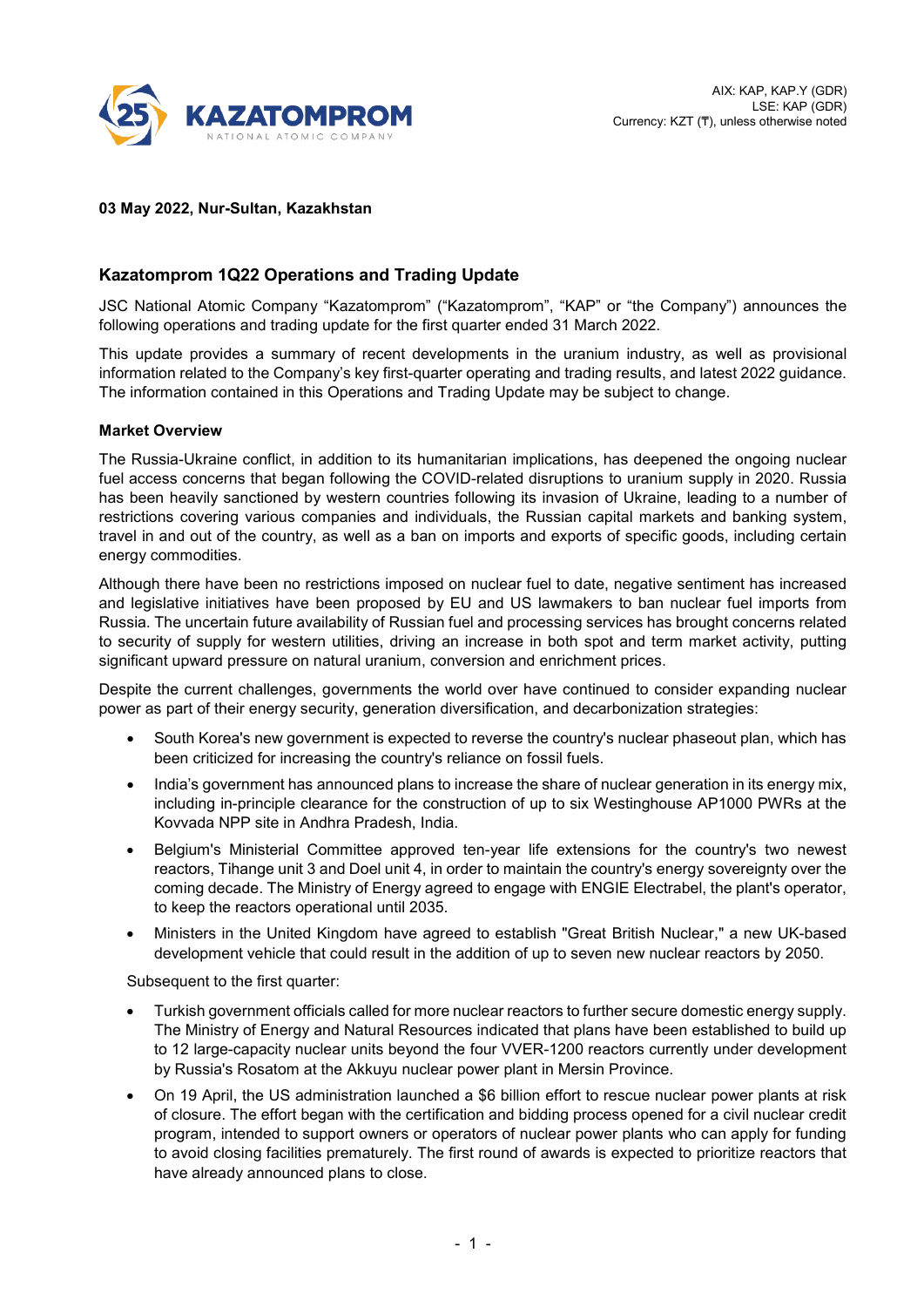Beyond policy highlights, several new demand announcements took place during the first quarter:

- China National Nuclear Corporation (CNNC) reported that Karachi unit 3 (1199 MWe PWR) in Pakistan was successfully connected to the grid, representing the second Chinese-designed Hualong One PWR unit to be built outside of China.
- CNNC also announced that the first concrete was poured for a Russian-designed VVER-1200 reactor at Tianwan unit 8 in Jiangsu Province, China, as a part of the ongoing strategic cooperation between Russia and China in the field of nuclear energy.
- Teollisuuden Voima Oyj announced that Olkiluoto unit 3 in Finland was connected to the nation's grid in March. Olkiluoto unit 3 is Europe's first EPR, as well as the first new reactor to be completed in Finland in four decades.

On the supply side, Cameco Corporation announced its plans to restart uranium production at its McArthur River/Key Lake complex in northern Saskatchewan, Canada. The company said it plans to produce up to 5 million pounds of  $U_3O_8$  in 2022, pending the completion of operational readiness activities. Cameco said it then intends to ramp up production at the operation to produce 15 million pounds  $U_3O_8$  per year starting in 2024, while reducing production at its Cigar Lake mine to align its total mined output with the market.

Also impacting supply was a drop in annual production from the Olympic Dam mine (ODM) in Western Australia. The production level from ODM was about 5 million pounds  $U_3O_8$  in 2021 compared to about 8 million pounds  $U_3O_8$  per year on average in previous years. With a major smelter maintenance program now completed, ODM production is expected to return to previous levels.

Subsequent to the first quarter on 1 April, Paladin announced the successful completion of an institutional share placement for A\$200 million. The proceeds from the placement are expected to be applied for funding the restart of uranium mining operations at its Langer Heinrich uranium mine in Namibia, with commercial uranium production planned to begin in 2024. The decision to restart Langer Heinrich is said to be supported by an offtake agreement with CNNC for up to 25% of total production, as well as delivery commitments with US utilities.

## **Market Pricing and Activity**

There was an increased level of spot market activity in the first half of January as a result of the unrest in Kazakhstan, accompanied by a near US\$4.00 rise in spot price. During the five weeks that followed, activity declined sharply with the spot price rolling back to beginning-of-the-year levels. However, by the end of the quarter, as a result of the geopolitical developments stemming from the Russia-Ukraine war, spot price rose to US\$58.30/lb U<sub>3</sub>O<sub>8</sub>, a level not seen since April 2011. According to third-party market data, spot volumes transacted through the first three months of 2022 were similar to the volumes for the same period last year. A total of 21 million pounds  $U_3O_8$  (~8,100 tU) was transacted at an average weekly spot price of US\$47.96/lb  $U_3O_8$ , compared to about 21.2 million pounds  $U_3O_8$  (8,200 tU) at an average weekly spot price of US\$29.12/lb U<sub>3</sub>O<sub>8</sub> in the first quarter of 2021.

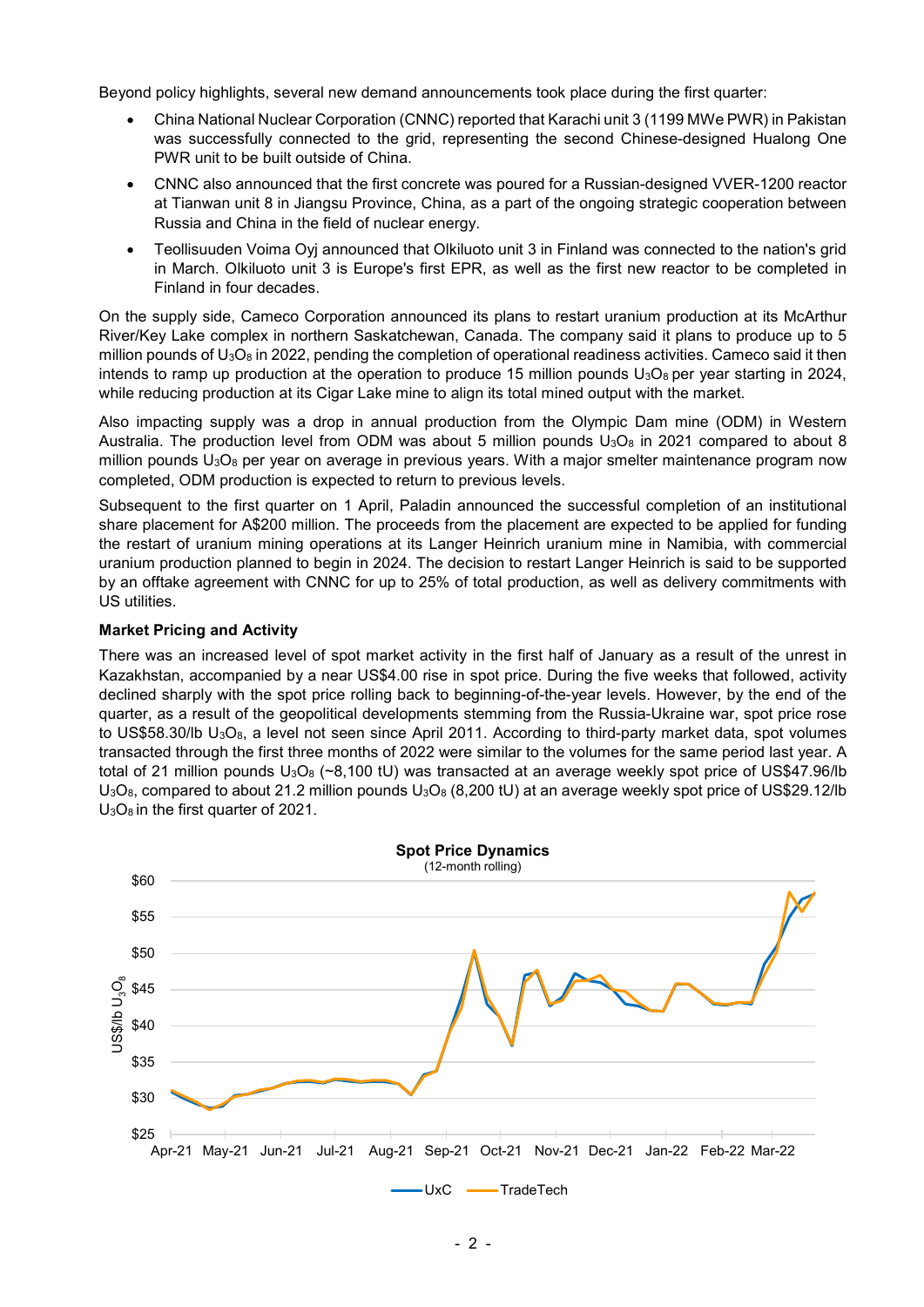In the term market, activity was substantially higher than in previous years, with third-party data indicating that contracted volumes totaled about 59 million pounds  $U_3O_8$  (22,700 tU) through the first quarter of 2022, compared to about 9.5 million pounds  $U_3O_8$  (3,600 tU) in the first quarter of 2021. The increase in term market activity resulted in a rise of the average long-term price by about US\$15.00/lb  $U_3O_8$  year-over-year, to US\$49.00/lb  $U_3O_8$  (reported only on a monthly basis by third-party sources).

## **Company Developments**

## *Geopolitical Update*

Significant geopolitical events occurred in Kazakhstan and in the general region during the first quarter. As previously discussed in the Company's 4Q21 Operations and Trading Update and Operating and Financial Review for 2021, in early January, Kazakhstan experienced a series of tragic events following several days of civil unrest, and at the end of February, the world witnessed Russia's military invasion into the territory of Ukraine. While the resulting impact on financial systems and global and regional trade has been alarming, with the resulting market uncertainty causing significant volatility in the Kazakhstani tenge exchange rate and the traded price of Kazatomprom's securities, these events have not had a material impact on the Company's operations or deliveries to date. Management is unable to predict the consequences or future impacts, if any, on Kazatomprom's financial position or operating performance stemming from these events. However, the Company will continue to monitor the potential impact and take all necessary steps to mitigate the risks.

## *Risk Mitigation Plans*

Some of the Company's exported products are transported through the Russian Federation and, accordingly, there are risks associated with transit through the territory of Russia, insurance and the delivery of cargo by sea vessels. Kazatomprom constantly monitors the situation with sanctions against Russia and the potential impact on the transportation of finished products. The Company has established and successfully utilized an alternative route on previous occasions that does not enter the Russian Federation. To date, there are no restrictions on the Company's activities related to the supply of its products to customers. The Company has shipped its first quarter volumes via its regular route without any disruptions or logistics/insurance related issues.

Furthermore, the Company maintains a sufficient level of inventories at a number of global locations. In addition to physical deliveries, the Company also has the ability to negotiate swaps with its partners and customers, which would also help mitigate potential risks to Kazatomprom's deliveries.

Natural uranium product coming from Kazakhstan accounts for more than 45% of global primary supply, and as a result, it is in the interest of all top global nuclear industry participants to ensure the impact on end-user customers is minimized. Whether shipped by Kazatomprom or its Western, Asian or European partners sharing the Kazakh assets, the product does not change title or origin up to the point of its arrival at a western conversion facility.

## *AGM Notice and Dividends recommendation*

Subsequent to the first quarter, on 12 April 2022, KAP announced the results of the Company's Board of Directors ("the Board") meeting, convened in Nur-Sultan on 11 April 2022.

The Board made a number of decisions, including the timing and format for the Company's Annual General Meeting of Shareholders ("AGM"), and a recommendation for a dividend payment of KZT 876.74 per ordinary share (one GDR equal to one ordinary share). If approved by AGM, the total dividend will amount to approximately KZT 227.4 billion.

The notice of the upcoming in-absentia AGM, scheduled on 26 May 2022, and detailed information on the Board's 2021 dividend recommendation are available on the [Company's website,](https://kazatomprom.kz/en/media/view/notice_of_kazatomprom%E2%80%99s_AGM_2021_dividend_recommendation_and_board_meeting_results) [www.kazatomprom.kz.](https://kazatomprom.kz/en/investors/novosti)

## *Kazatomprom's Board of Directors and Management Board*

As previously disclosed, Mr. Bolat Akchulakov, Board member representing the interests of Samruk-Kazyna, and Mrs. Assem Mamutova, an independent director, resigned from their positions on Kazatomprom's Board. Majority shareholder Samruk-Kazyna provided the Company with its executive decision to nominate Mr. Yernat Berdigulov as the candidate to represent its interests until the expiration of the current term of office of the Board (18 May 2023). The appointment of Mr. Berdigulov, the termination of Mr. Akchulakov and Mrs. Mamutova's duties, and the composition of Kazatomprom's Board of Directors are expected to be voted upon at the upcoming AGM.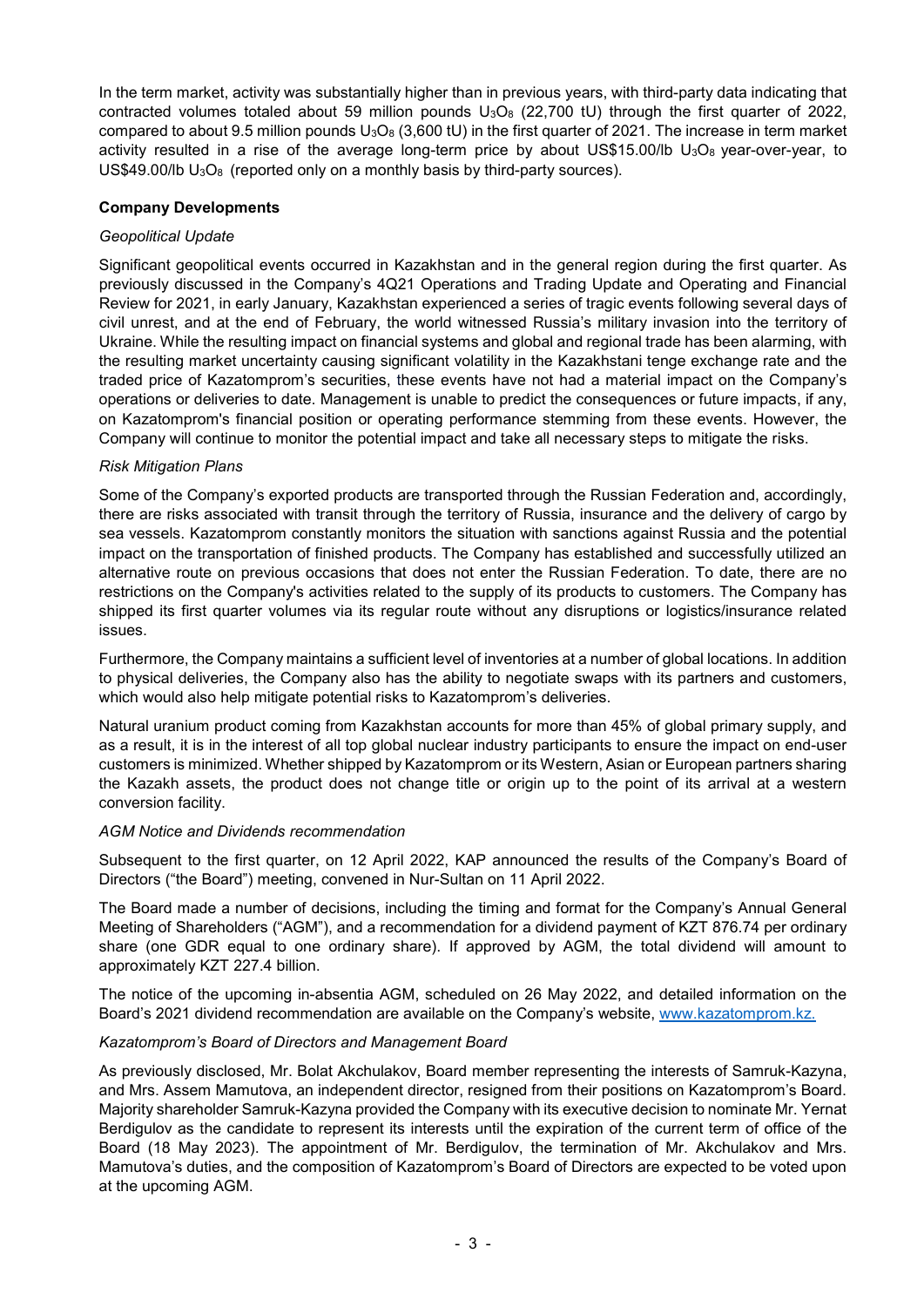Following the resignation of Mr. Aslan Bulekbay from his position as Kazatomprom's Chief Operating Officer (COO), Mr. Yerzhan Mukanov has been appointed as Kazatomprom's COO, effective 14 March 2022, as was previously disclosed. The Company's Board of Directors will meet in May to vote upon the nomination of Mr. Mukanov to Kazatomprom's Management Board.

Full biographies for the new members of the Company's Management Board and Board of Directors will be made available on the Company's website, [www.kazatomprom.kz,](https://www.kazatomprom.kz/en/page/sovet_direktorov) as the appointments are formalized and approved.

### *Kazatomprom's 2021 Integrated Annual Report*

As previously disclosed, the text-only version of the 2021 Integrated Annual Report was approved by the Company's Board of Directions and was published to Kazatomprom's website, [www.kazatomprom.kz,](https://www.kazatomprom.kz/en/investors/godovie_otcheti) as required, on 29 April 2022. A fully interactive electronic version of the Report will be made available on the Company's website no later than 30 June 2022.

#### *COVID-19 Update*

The Company continues to monitor the situation related to the COVID-19 pandemic, both in the production facilities and corporate offices. The COVID-19 situation in Kazakhstan has been stable, and restrictions have been lifted throughout the country. The Company's headquarters and operations have fully returned to a normal offline work-format.

Vaccination status is being monitored on a daily basis. Within the entire Kazatomprom's group of companies, including the corporate headquarters, as of 29 April 2022, over 95% (18,247) of employees have received a first vaccine dose, 94.9% (18,169) now being fully vaccinated with two doses and over 52.3% (9,498) of all vaccinated personnel now revaccinated with a booster vaccine dose.

Statistics and conditions related to the COVID-19 pandemic appear to have stabilized and unless new local or global developments lead to a change in the Company's operational or financial risk profile, this will be the last COVID-19 status update.

#### **Kazatomprom's 2022 First-Quarter Operational Results1**

|                                                               | Three months ended<br>March 31 |       |        |
|---------------------------------------------------------------|--------------------------------|-------|--------|
| (tU as $U_3O_8$ unless noted)                                 | 2022                           | 2021  | Change |
| Production volume (100% basis) <sup>2</sup>                   | 4.954                          | 4.925 | $1\%$  |
| Production volume (attributable basis) $3$                    | 2,685                          | 2.791 | $-4%$  |
| Group sales volume <sup>4</sup>                               | 2.596                          | 1.278 | 103%   |
| KAP sales volume (incl. in Group) <sup>5</sup>                | 2.355                          | 1.278 | 84%    |
| Group average realized price (USD/lb $U_3O_8$ ) <sup>6*</sup> | 39.36                          | 29.71 | 33%    |
| KAP average realized price (USD/lb $U_3O_8$ ) <sup>7*</sup>   | 37.74                          | 29.71 | 27%    |
| Average month-end spot price (USD/lb $U_3O_8$ ) <sup>8*</sup> | 50.01                          | 29.52 | 69%    |

<sup>1</sup> All values are preliminary.

 $2$  Production volume (100% basis): Amounts represent the entirety of production of an entity in which the Company has an interest; it therefore disregards the fact that some portion of that production may be attributable to the Group's joint venture partners or other third party shareholders. Actual drummed production volumes remain subject to converter adjustments and adjustments for in-process material.  $3$  Production volume (attributable basis): Amounts represent the portion of production of an entity in which the Company has an interest, which corresponds only to the size of such interest; it therefore excludes the remaining portion attributable to the JV partners or other third party shareholders, except for production from JV "Inkai" LLP, where the annual share of production is determined as per the Implementation Agreement disclosed in the IPO Prospectus. Actual drummed production volumes remain subject to converter adjustments

and adjustments for in-process material.<br><sup>4</sup> Group sales volume: includes Kazatomprom's sales and those of its consolidated subsidiaries (companies that KAP controls by having (i) the power to direct their relevant activities that significantly affect their returns, (ii) exposure, or rights, to variable returns from its involvement with these entities, and (iii) the ability to use its power over these entities to affect the amount of the Group's returns. The existence and effect of substantive rights, including substantive potential voting rights, are considered when assessing whether KAP has power to control another entity).

<sup>5</sup> KAP sales volume (incl. in Group): includes only the total external sales of KAP HQ and Trade House KazakAtom AG (THK). Intercompany transactions between KAP HQ and THK are not included.

 $6$  Group average realized price (USD/lb U<sub>3</sub>O<sub>8</sub>): average includes Kazatomprom's sales and those of its consolidated subsidiaries, as defined in parenthesis in footnote 4 above.

 $7$  KAP average realized price: the weighted average price per pound for the total external sales of KAP HQ and THK. The pricing of intercompany transactions between KAP HQ and THK are not included.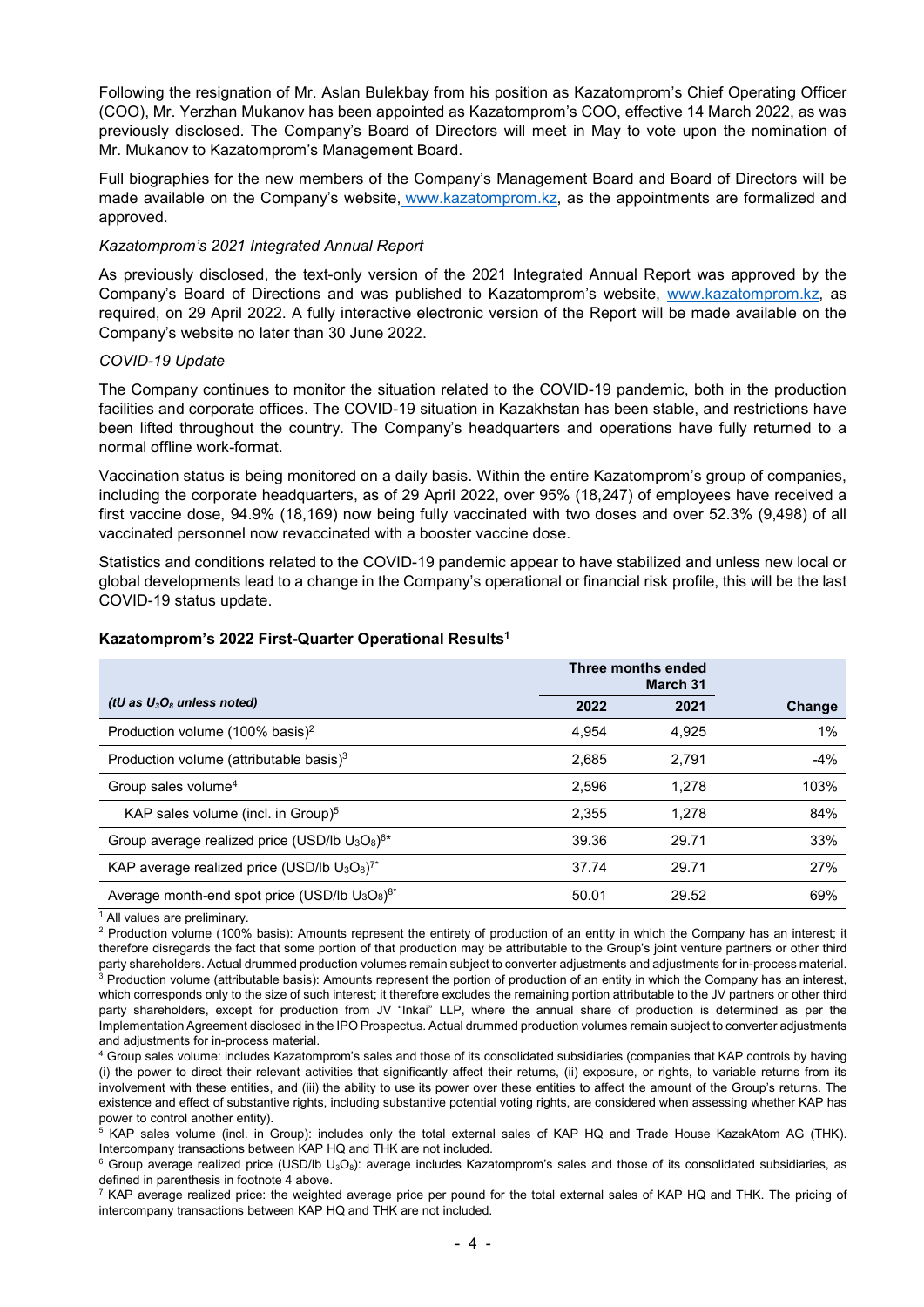<sup>8</sup> Source: UxC LLC, TradeTech. Values provided are the average of the month-end uranium spot prices quoted by UxC and TradeTech, and not the average of each weekly quoted spot price throughout the month. Contract price terms generally refer to a month-end price. \* Note the conversion of kgU to pounds  $U_3O_8$  is 2.5998.

Production on a 100% basis was slightly higher in the first quarter of 2022 compared to the same period in 2021, whereas on an attributable basis, production was lower mainly due to Kazatomprom's sale of 49% of its interest in "Ortalyk" LLP in July 2021.

In the first quarter, both the Group and KAP sales volumes were significantly higher in 2022 than in 2021, primarily due to the timing of customer-scheduled deliveries. Sales volumes can vary substantially each quarter, and quarterly sales volumes vary year to year due to variable timing of customer delivery requests during the year, and physical delivery activity.

The average realized price for the quarter was higher in the first quarter of 2022 due to a higher uranium spot price, compared to the same period in 2021. The Company's current overall annual contract portfolio pricing is correlated to uranium spot prices. However, for short-term deliveries to end-user utilities, there exists a certain time lag between the setting of a contract's pricing versus the timing of the actual delivery, a period over which spot price could differ significantly. Such time lags become crucial in periods of higher market volatility. Concurrently, some long-term contract pricing mechanisms incorporated a portion of base (fixed) price components that were negotiated prior to the sharp increase in spot price. As a result, in the first quarter of 2022, the increase in the both Group's and Company's average realized prices were lower than the increase in the spot market price for uranium. In the uranium market, quarterly progress and results are not representative of annual expectations; for annual expectations, please see the Company's price sensitivity table from section 12.1 Uranium sales price sensitivity analysis, in the Company's Operating and Financial Review for 2021

| (exchange rate 460 KZT/1USD)                                                           | 2022                                            |
|----------------------------------------------------------------------------------------|-------------------------------------------------|
| Production volume $U_3O_8$ (tU) (100% basis) <sup>1,2</sup>                            | $21,000 - 22,000^2$                             |
| Production volume $U_3O_8$ (tU) (attributable basis) <sup>3</sup>                      | $10.900 - 11.5002$                              |
| Group sales volume $(tU)$ (consolidated) <sup>4</sup>                                  | $16,300 - 16,800$                               |
| Incl. KAP sales volume (incl. in Group) $(tU)^5$                                       | $13.400 - 13.900$                               |
| Revenue - consolidated (KZT billions) <sup>6</sup>                                     | $930 - 950^6$<br>(previously 750-760)           |
| Revenue from Group U <sub>3</sub> O <sub>8</sub> sales, (KZT billions) <sup>6</sup>    | $790 - 810^6$<br>$(\text{previously } 610-630)$ |
| C1 cash cost (attributable basis) (USD/lb)*                                            | $$9.50 - $11.00$                                |
| All-in sustaining cash cost (attributable C1 + capital cost) (USD/lb) <sup>*</sup>     | $$16.00 - $17.50$                               |
| Total capital expenditures of mining entities (KZT billions) (100% basis) <sup>7</sup> | 160-170                                         |

#### **Kazatomprom's 2022 Updated Guidance**

<sup>1</sup> Production volume U<sub>3</sub>O<sub>8</sub> (tU) (100% basis): Amounts represent the entirety of production of an entity in which the Company has an interest; it disregards that some portion of production may be attributable to the Group's JV partners or other third-party shareholders.

 $2$  The duration and full impact of the COVID-19 pandemic and the Russian war in Ukraine is not yet known. Annual production volumes could therefore vary from our expectations.

<sup>5</sup> KAP sales volume: includes only the total external sales of KAP HQ and THK. Intercompany transactions between KAP HQ and THK are not included.

<sup>6</sup>Revenue estimates have only been updated to account for a change in expectations for uranium price and exchange rate for the Kazakhstani Tenge. Revenue expectations are based on a uranium prices taken at a single point in time from third-party sources and on an internal exchange rate assumption of KZT460:USD1. There continues to be significant volatility in both uranium price and the tenge exchange rate*.* Therefore, 2022 revenue could be materially impacted by how actual uranium prices and exchange rates vary from the third-party and internal estimates respectively.

<sup>&</sup>lt;sup>3</sup> Production volume U<sub>3</sub>O<sub>8</sub> (tU) (attributable basis): Amounts represent the portion of production of an entity in which the Company has an interest, corresponding only to the size of such interest; it excludes the portion attributable to the JV partners or other third-party shareholders, except for JV "Inkai" LLP, where the annual share of production is determined as per Implementation Agreement as disclosed in IPO Prospectus.

<sup>&</sup>lt;sup>4</sup> Group sales volume: includes Kazatomprom's sales and those of its consolidated subsidiaries (companies that KAP controls by having (i) the power to direct their relevant activities that significantly affect their returns, (ii) exposure, or rights, to variable returns from its involvement with these entities, and (iii) the ability to use its power over these entities to affect the amount of the Group's returns. The existence and effect of substantive rights, including substantive potential voting rights, are considered when assessing whether KAP has power to control another entity).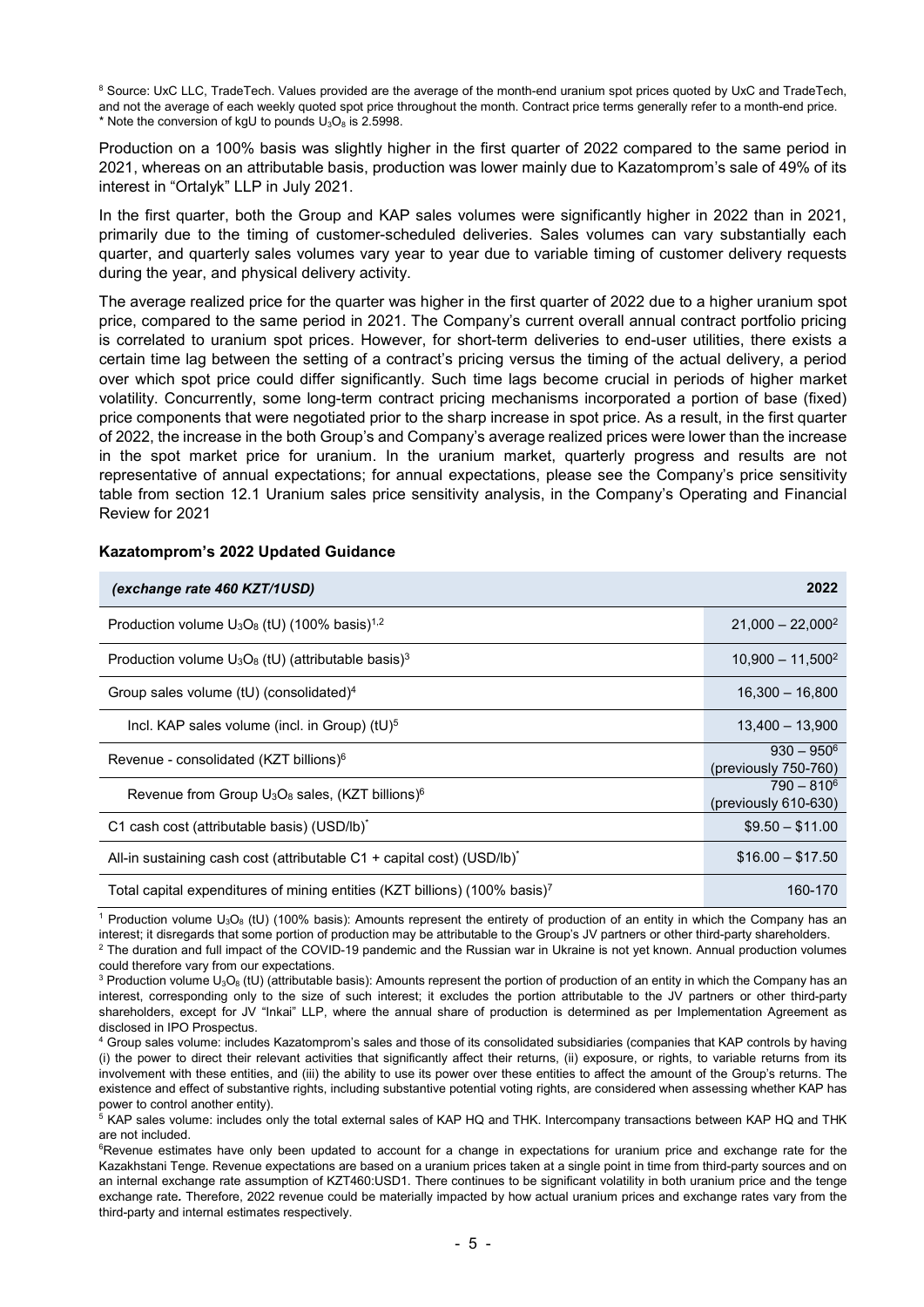$7$  Total capital expenditures (100% basis): includes only capital expenditures of the mining entities, excluding expansion investments. \* Note that the conversion of kgU to pounds  $U_3O_8$  is 2.5998.

All 2022 guidance metrics for production and sales remain unchanged. Pandemic-related supply challenges have continued, and as a result, the Company has announced a wider range for its production volume guidance for 2022. While Kazatomprom will make every effort to meet its uranium production plan, final production volumes for 2022 may still fall short of the target level.

The guidance ranges for consolidated revenue and revenue from group  $U_3O_8$  sales have been increased to KZT 930 – 950 billion and KZT 790 – 810 billion, respectively (previously KZT 750 –760 billion and KZT610 – 630 billion). The increase is based on an updated business plan using more recent assumptions for uranium price (taken from third party sources when the plan was prepared), and updated exchange rate for the Kazakhstani Tenge (KZT460:USD1).

Guidance for C1 cash cost (attributable basis) and All-in Sustaining cash cost (attributable C1 + capital cost) has not changed, but may vary from the guidance provided if the KZT to USD exchange rate fluctuates significantly during 2022. Initially higher ranges for C1 cash cost (attributable basis) and All-in Sustaining cash cost (attributable C1 + capital cost) reflect the uncertainty in the current geopolitical situation and widening offsetting effects of current KZT volatility, as well as potential inflationary impacts.

.

The Company continues to target an ongoing inventory level of approximately six to seven months of annual attributable production. However, inventory could fall below this level in 2022 due to supply chain challenges and/or possible production losses.

For further information, please contact:

### **Kazatomprom Investor Relations Inquiries**

Cory Kos, International Adviser Botagoz Muldagaliyeva, Director of Investor Relations Tel: +7 (8) 7172 45 81 80 Email: [ir@kazatomprom.kz](mailto:ir@kazatomprom.kz)

#### **Kazatomprom Public Relations and Media Inquiries**

Gazhaiyp Kumisbek, Chief Expert of GR & PR Department Tel: +7 (8) 7172 45 80 63 Email: [pr@kazatomprom.kz](mailto:pr@kazatomprom.kz)

#### **About Kazatomprom**

Kazatomprom is the world's largest producer of uranium, with the Company's attributable production representing approximately 24% of global primary uranium production in 2021. The Group benefits from the largest reserve base in the industry and operates, through its subsidiaries, JVs and Associates, 26 deposits grouped into 14 mining assets. All of the Company's mining operations are located in Kazakhstan and extract uranium using ISR technology with a focus on maintaining industry-leading health, safety and environment standards.

Kazatomprom securities are listed on the London Stock Exchange, Astana International Exchange, and Kazakhstan Stock Exchange. As the national atomic company in the Republic of Kazakhstan, the Group's primary customers are operators of nuclear generation capacity, and the principal export markets for the Group's products are China, South and Eastern Asia, Europe and North America. The Group sells uranium and uranium products under long-term contracts, short-term contracts, as well as in the spot market, directly from its headquarters in Nur-Sultan, Kazakhstan, and through its Switzerland-based trading subsidiary, Trade House KazakAtom AG (THK).

For more information, please see the Company website at [www.kazatomprom.kz](http://www.kazatomprom.kz/)

#### **Forward-looking statements**

All statements other than statements of historical fact included in this communication or document are forwardlooking statements. Forward-looking statements give the Company's current expectations and projections relating to its financial condition, results of operations, plans, objectives, future performance and business. These statements may include, without limitation, any statements preceded by, followed by or including words